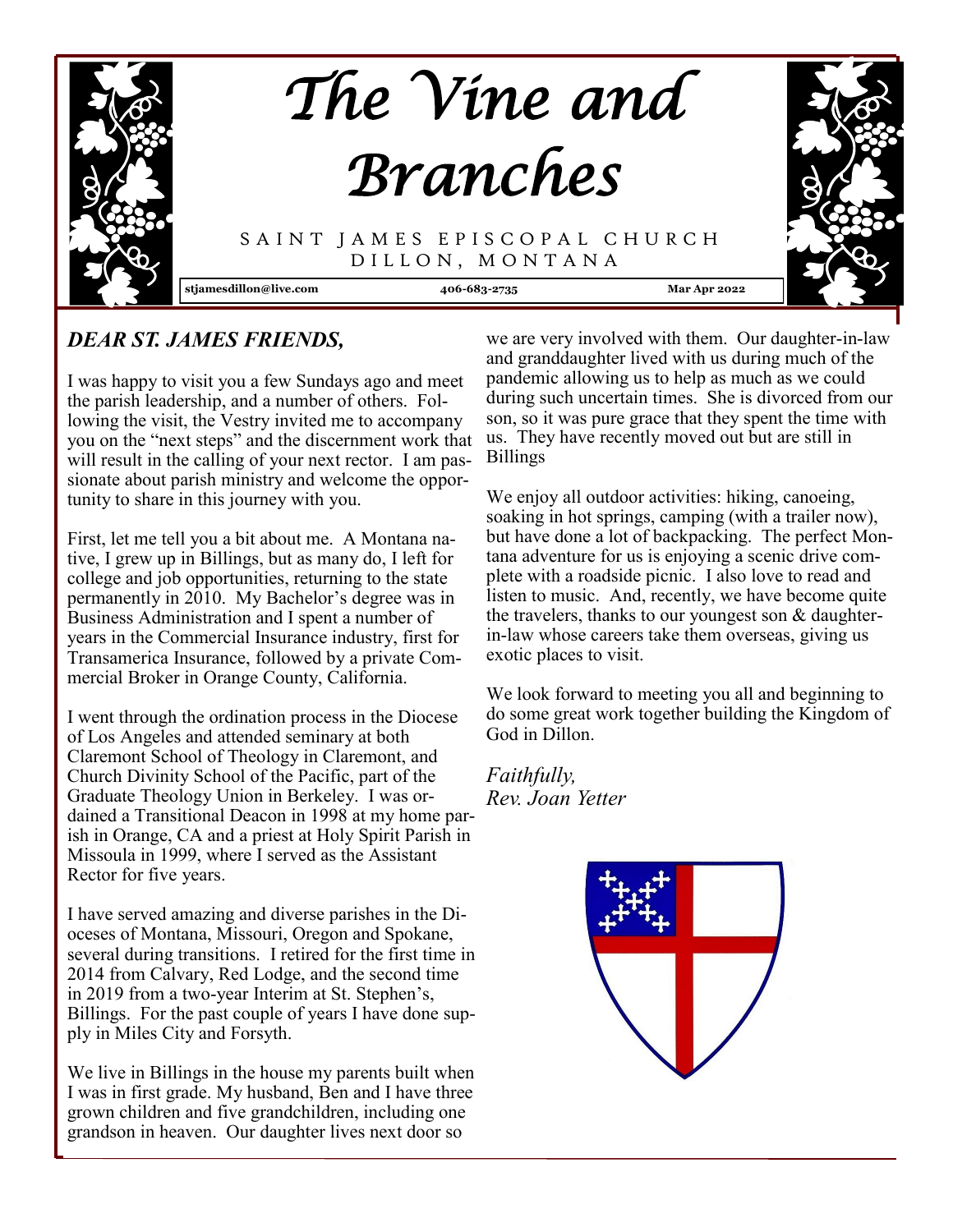## Greetings from our Senior Warden

We are looking forward toward the next phase of life at St. James. We have chosen to have The Rev. Joan Yetter come and be our next interim priest and to share her gifts of ministry with us. Her dates of services and being in Dillon will be announced by church email. Her first service will be the Imposition of Ashes at noon on Ash Wednesday, March 2nd.

Our adult education program is coming along. We would like to hear from YOU; what you are interested in discussing, either topics or books or subjects or a thought provoking movie. Come and make St. James a fun and interesting church to be involved in.

Happy Easter to you all!

Lee

Calendar of Events Worship, Sundays, 10:00 am: Holy Eucharist; March 6 and 13, April 10 and 17 with Rev. Joan Yetter.

Morning Prayer: all other Sundays at 10 am.

Bible Study (Guild Hall or by ZOOM), every Wednesday at 9:30 am.

Contemplative Prayer (Guild Hall), 2nd and 4th Wednesdays, March 9 and 23, April 13 and 27 5:00 PM.

Ash Wednesday Service; noon on March 2 with Rev. Joan Yetter.

Palm Sunday Service, 10 am April 10 with Rev. Joan Yetter.

Good Friday Service noon on April 15 with Rev. Joan Yetter.

Easter Service 10 am April 17 with Rev. Joan Yetter

Vestry meetings: March 20 and April 24 Following morning service.

Theology on Tap meetings will be announced.

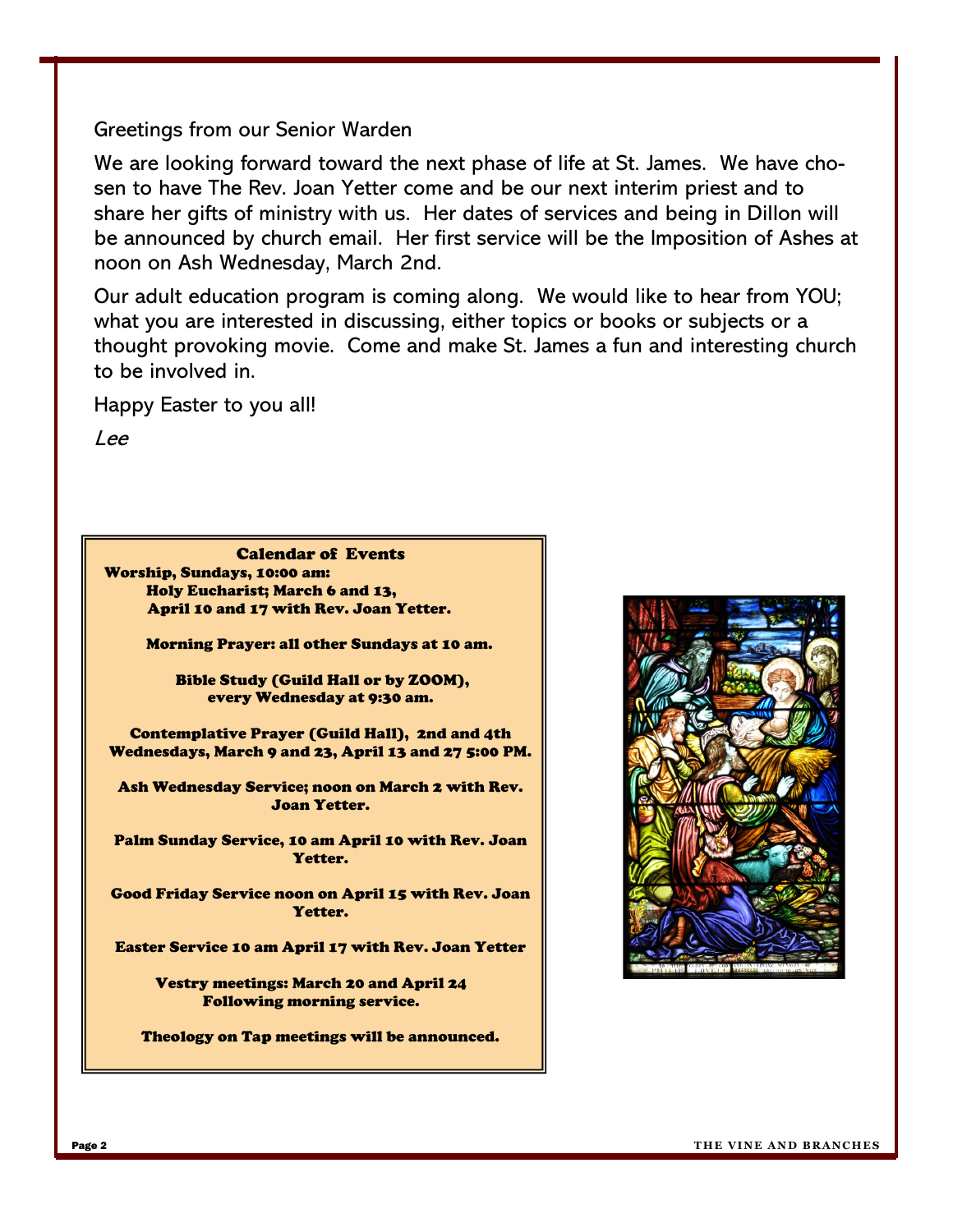## To the St. James Community:

As most of you know, there are two members of St. James that have begun the classes for the Diaconate. The process of discerning whether we are called to the Diaconate is not taken lightly and certainly, I am discovering, has developed over a good number of years and depth of experience.

I would like to involve you on my journey and give you updates on the process and what is turning out to be a rich and rewarding experience for which I am very thankful.

In my situation, a discernment committee was established some months ago (August? - time flies) to begin the process of whether our community feels there is a calling for me and at the same time, the process allows me to discern in depth, my sense of calling to the diaconate.

Our Diocese allows a candidate to begin classes before the discernment process is completed. This is the 6th class of deacon candidates as I understand it, to begin the training that is a 3 year process.

Candidates meet once a month—via ZOOM for now—with the exception of June and July, for an evening session and all day on Saturday. We had our first weekend of classes the first weekend of February. The staff, material and breadth of what we will be covering is rich indeed. There are 5 candidates, including Tammie Rich-Worden, in this 6th class, each of us from a different background and bringing different reasons to the process for exploring what our call will be.

I will be writing more about the diaconate and the process in the future. For now, I am grateful for the devoted members of the discernment committee that are so giving of their time and support and the St. James community. Your encouragement means more thank you know.

Until next time, Mary Ann Nicholas